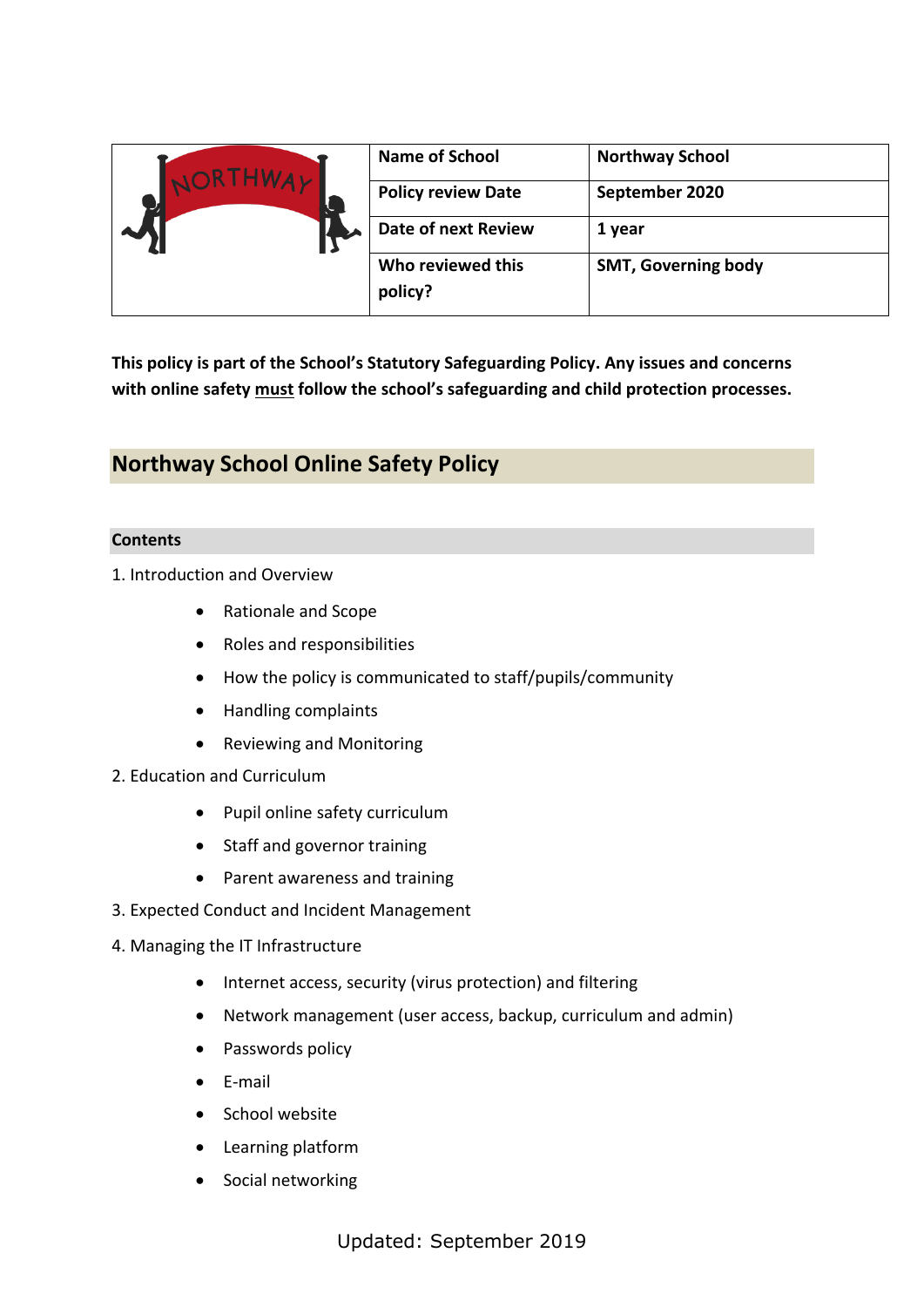Video Conferencing

### 5. Data Security

- Management Information System access
- Data transfer
- Asset Disposal
- 6. Equipment and Digital Content
	- Personal mobile phones and devices
	- Digital images and video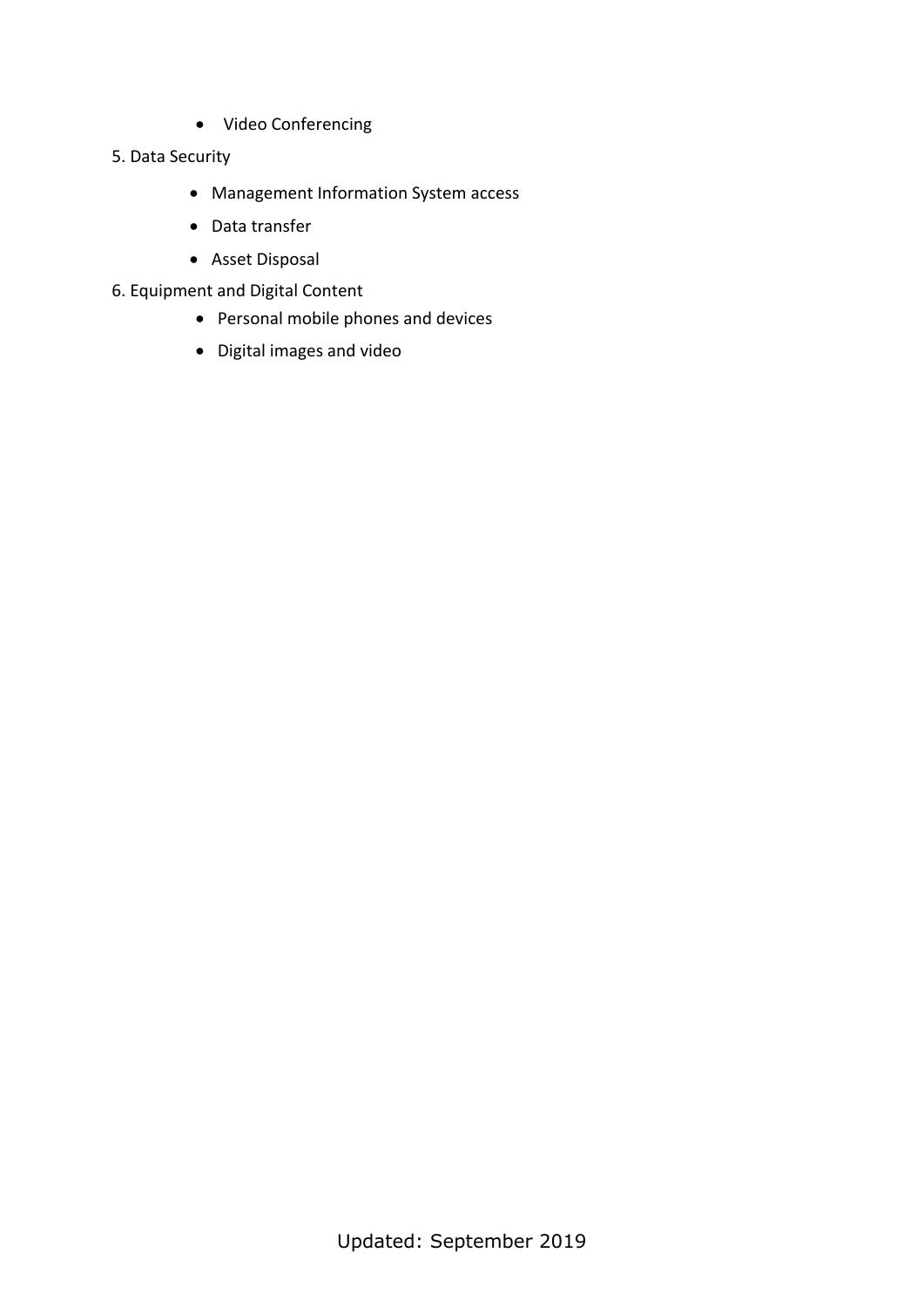# **1. Introduction and Overview**

# **Rationale**

### **The purpose of this policy is to:**

- Set out the key principles expected of all members of the school community at Northway School with respect to the use of IT-based technologies.
- Safeguard and protect the children and staff.
- Assist school staff working with children to work safely and responsibly with the Internet and other IT and communication technologies and to monitor their own standards and practice.
- Set clear expectations of behaviour and/or codes of practice relevant to responsible use of the Internet for educational, personal or recreational use for the whole school community.
- Have clear structures to deal with online abuse such as online bullying [noting that these need to be cross referenced with other school policies].
- Ensure that all members of the school community are aware that unlawful or unsafe behaviour is unacceptable and that, where appropriate, disciplinary or legal action will be taken.
- Minimise the risk of misplaced or malicious allegations made against adults who work with students.

### **The main areas of risk for our school community can be summarised as follows:**

### Content

- Exposure to inappropriate content
- Lifestyle websites promoting harmful behaviours
- Hate content
- Content validation: how to check authenticity and accuracy of online content

# **Contact**

- Grooming (sexual exploitation, radicalisation etc.)
- Online bullying in all forms
- Social or commercial identity theft, including passwords

### **Conduct**

- Aggressive behaviours (bullying)
- Privacy issues, including disclosure of personal information
- Digital footprint and online reputation
- Health and well-being (amount of time spent online, gambling, body image)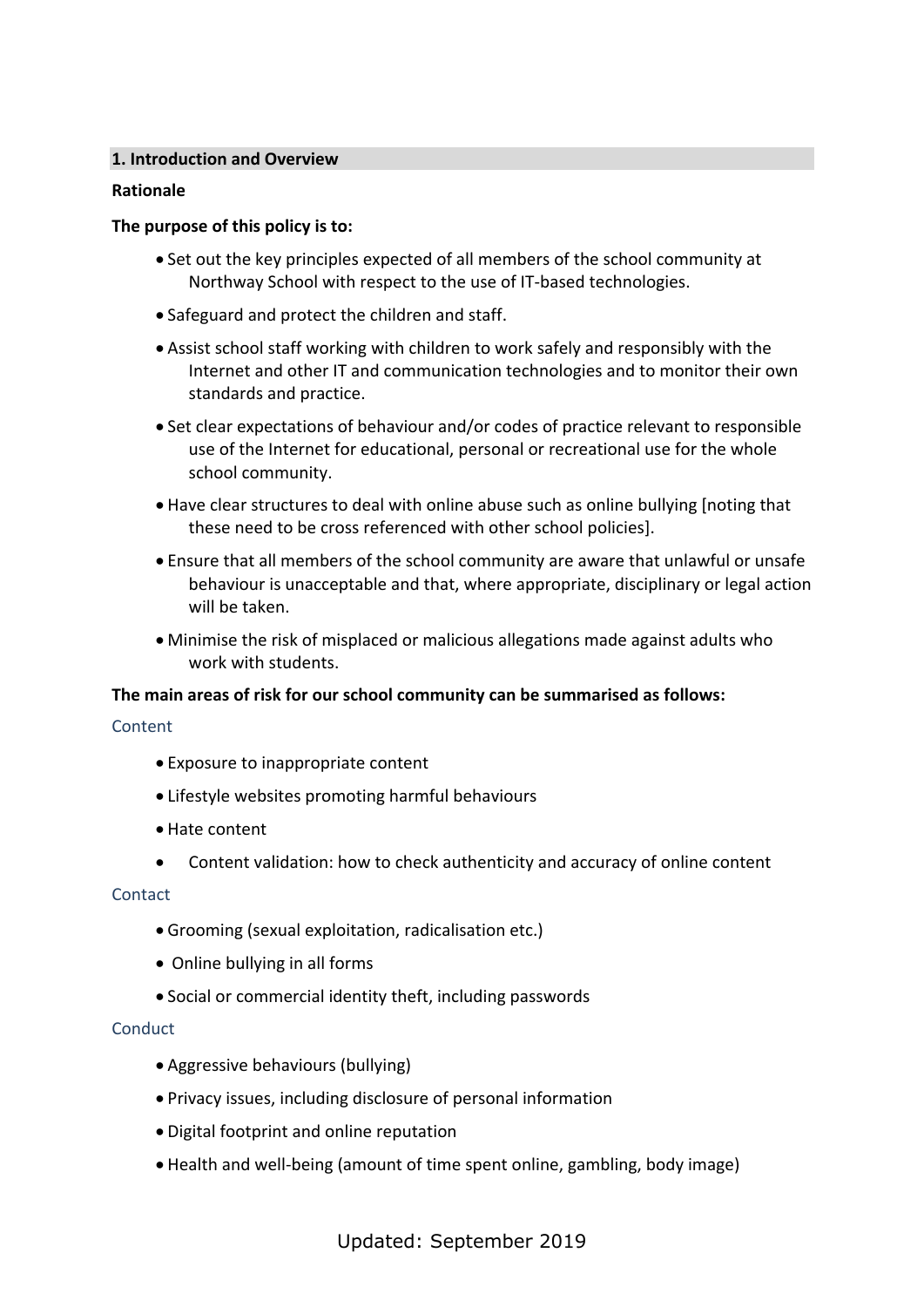- Sexting
- Copyright (little care or consideration for intellectual property and ownership)

# **Scope**

This policy applies to all members of Northway School community (including staff, students/pupils, volunteers, parents/carers, visitors, community users) who have access to and are users of Northway IT systems, both in and out of Northway.

| Role        | <b>Key Responsibilities</b>                                                                                                                                                        |
|-------------|------------------------------------------------------------------------------------------------------------------------------------------------------------------------------------|
| Headteacher | Must be adequately trained in off-line and online safeguarding, in-<br>$\bullet$<br>line with statutory guidance and relevant Local Safeguarding<br>Children Board (LSCB) guidance |
|             | To lead a 'safeguarding' culture, ensuring that online safety is fully<br>integrated with whole school safeguarding.                                                               |
|             | To take overall responsibility for online safety provision                                                                                                                         |
|             | To take overall responsibility for data management and<br>information security (SIRO) ensuring school's provision follows best<br>practice in information handling                 |
|             | To ensure the school uses appropriate IT systems and services<br>including, filtered Internet Service, e.g. LGfL services                                                          |
|             | To be responsible for ensuring that all staff receive suitable training<br>to carry out their safeguarding and online safety roles                                                 |
|             | To be aware of procedures to be followed in the event of a serious<br>online safety incident                                                                                       |
|             | Ensure suitable 'risk assessments' undertaken so the curriculum<br>meets needs of pupils, including risk of children being radicalised                                             |
|             | To receive regular monitoring reports from the Online Safety Co-<br>ordinator                                                                                                      |
|             | To ensure that there is a system in place to monitor and support<br>staff who carry out internal online safety procedures, e.g. network<br>manager                                 |
|             | To ensure Governors are regularly updated on the nature and<br>effectiveness of the school's arrangements for online safety                                                        |
|             | To ensure school website includes relevant information.                                                                                                                            |

# **Roles and responsibilities**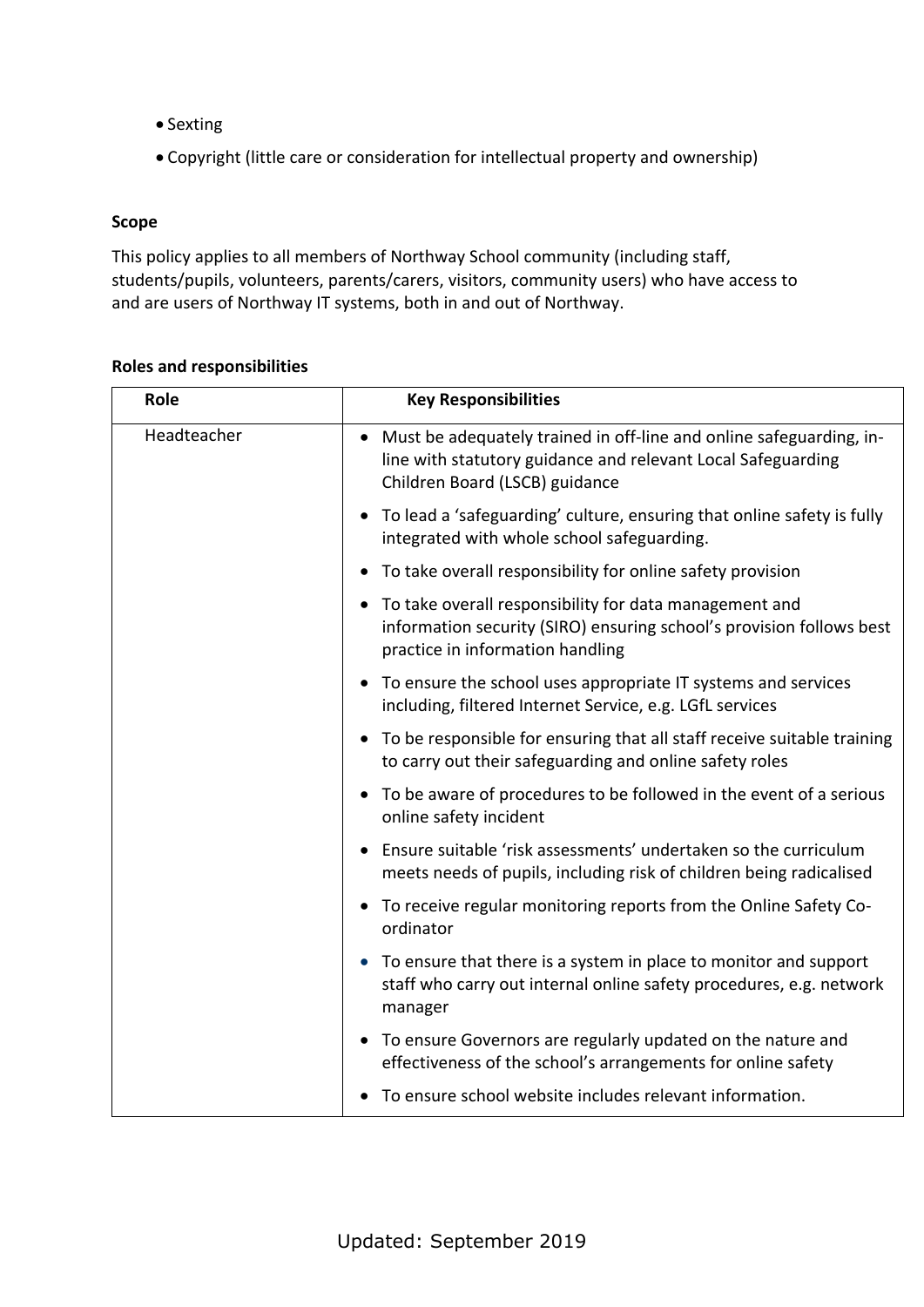| Role                                                                      | <b>Key Responsibilities</b>                                                                                                                                                                                                                                                                                  |
|---------------------------------------------------------------------------|--------------------------------------------------------------------------------------------------------------------------------------------------------------------------------------------------------------------------------------------------------------------------------------------------------------|
| Online Safety Co-<br>ordinator/Designated<br><b>Child Protection Lead</b> | Take day to day responsibility for online safety issues and a leading<br>role in establishing and reviewing the school's online safety<br>policy/documents                                                                                                                                                   |
| (This may be the same<br>person)                                          | Promote an awareness and commitment to online safety<br>throughout the school community                                                                                                                                                                                                                      |
|                                                                           | Ensure that online safety education is embedded within the<br>$\bullet$<br>curriculum                                                                                                                                                                                                                        |
|                                                                           | Liaise with school technical staff where appropriate<br>$\bullet$                                                                                                                                                                                                                                            |
|                                                                           | To communicate regularly with SLT and the designated online safety<br>$\bullet$<br>Governor/committee to discuss current issues, review incident logs<br>and filtering/change control logs                                                                                                                   |
|                                                                           | • To ensure that all staff are aware of the procedures that need to be<br>followed in the event of an online safety incident                                                                                                                                                                                 |
|                                                                           | • To ensure that online safety incidents are logged as a safeguarding<br>incident                                                                                                                                                                                                                            |
|                                                                           | Facilitate training and advice for all staff<br>$\bullet$                                                                                                                                                                                                                                                    |
|                                                                           | Oversee any pupil surveys / pupil feedback on online safety issues<br>$\bullet$                                                                                                                                                                                                                              |
|                                                                           | Liaise with the Local Authority and relevant agencies                                                                                                                                                                                                                                                        |
|                                                                           | Is regularly updated in online safety issues and legislation, and be<br>$\bullet$<br>aware of the potential for serious child protection concerns.                                                                                                                                                           |
| Governors/Safeguarding<br>governor (including                             | • To ensure that the school has in place policies and practices to keep<br>the children and staff safe online                                                                                                                                                                                                |
| online safety)                                                            | To approve the Online Safety Policy and review the effectiveness of<br>$\bullet$<br>the policy                                                                                                                                                                                                               |
|                                                                           | To support the school in encouraging parents and the wider<br>$\bullet$<br>community to become engaged in online safety activities                                                                                                                                                                           |
|                                                                           | The role of the online safety Governor will include: regular review<br>$\bullet$<br>with the online safety Co-ordinator.                                                                                                                                                                                     |
| <b>Computing Curriculum</b><br>Leader                                     | To oversee the delivery of the online safety element of the<br>$\bullet$<br>Computing curriculum                                                                                                                                                                                                             |
| Network<br>Manager/technician                                             | To report online safety related issues that come to their attention,<br>$\bullet$<br>to the Online Safety Coordinator                                                                                                                                                                                        |
|                                                                           | To manage the school's computer systems, ensuring<br>$\bullet$<br>- school password policy is strictly adhered to.<br>- systems are in place for misuse detection and malicious attack<br>(e.g. keeping virus protection up to date)<br>- access controls/encryption exist to protect personal and sensitive |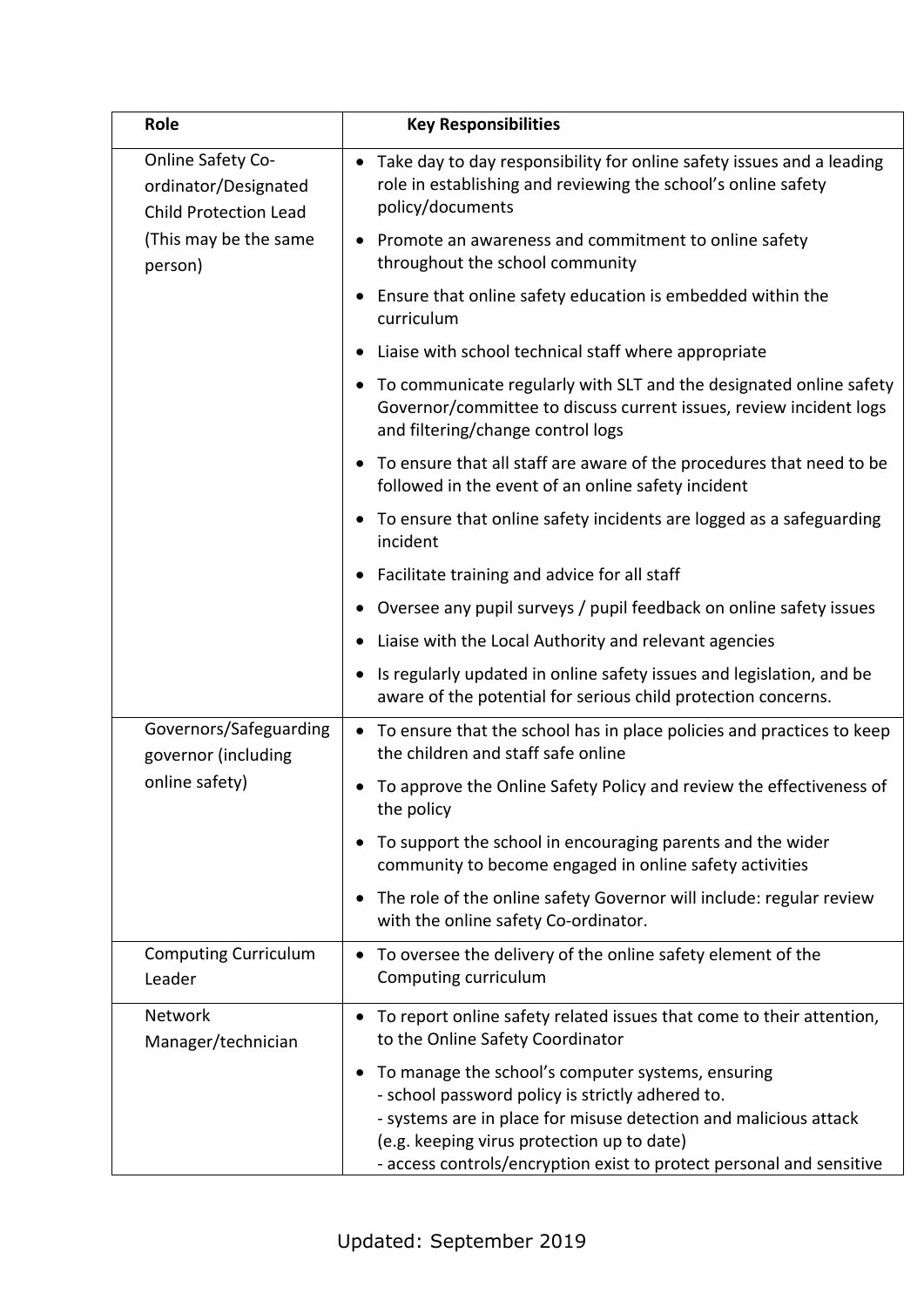| Role                                      | <b>Key Responsibilities</b>                                                                                                                                                                               |  |
|-------------------------------------------|-----------------------------------------------------------------------------------------------------------------------------------------------------------------------------------------------------------|--|
|                                           | information held on school-owned devices<br>- the school's policy on web filtering is applied and updated on a<br>regular basis                                                                           |  |
|                                           | • That they keep up to date with the school's online safety policy and<br>technical information in order to effectively carry out their online<br>safety role and to inform and update others as relevant |  |
|                                           | • That the use of school technology and online platforms are regularly<br>monitored and that any misuse/attempted misuse is reported to the<br>online safety co-ordinator/Headteacher                     |  |
|                                           | To ensure appropriate backup procedures and disaster recovery<br>$\bullet$<br>plans are in place                                                                                                          |  |
|                                           | To keep up-to-date documentation of the school's online security<br>$\bullet$<br>and technical procedures                                                                                                 |  |
| Data and Information                      | • To ensure that the data they manage is accurate and up-to-date                                                                                                                                          |  |
| (Asset Owners)<br>Managers (IAOs)         | Ensure best practice in information management. i.e. have<br>٠<br>appropriate access controls in place, that data is used, transferred<br>and deleted in-line with data protection requirements.          |  |
|                                           | The school must be registered with Information Commissioner<br>$\bullet$                                                                                                                                  |  |
| <b>LGfL Nominated</b><br>contact(s)       | To ensure all LGfL services are managed on behalf of the school<br>$\bullet$<br>following data handling procedures as relevant                                                                            |  |
| Teachers                                  | To embed online safety in the curriculum<br>$\bullet$                                                                                                                                                     |  |
|                                           | To supervise and guide pupils carefully when engaged in learning<br>$\bullet$<br>activities involving online technology (including, extra-curricular and<br>extended school activities if relevant)       |  |
|                                           | To ensure that pupils are fully aware of research skills and are fully<br>aware of legal issues relating to electronic content such as copyright<br>laws                                                  |  |
| All staff, volunteers and<br>contractors. | • To read, understand, sign and adhere to the school staff Acceptable<br>Use Agreement/Policy, and understand any updates annually. The<br>AUP is signed by new staff on induction.                       |  |
|                                           | To report any suspected misuse or problem to the online safety<br>coordinator                                                                                                                             |  |
|                                           | To maintain an awareness of current online safety issues and<br>guidance e.g. through CPD                                                                                                                 |  |
|                                           | To model safe, responsible and professional behaviours in their own<br>$\bullet$<br>use of technology                                                                                                     |  |
|                                           | <b>Exit strategy</b>                                                                                                                                                                                      |  |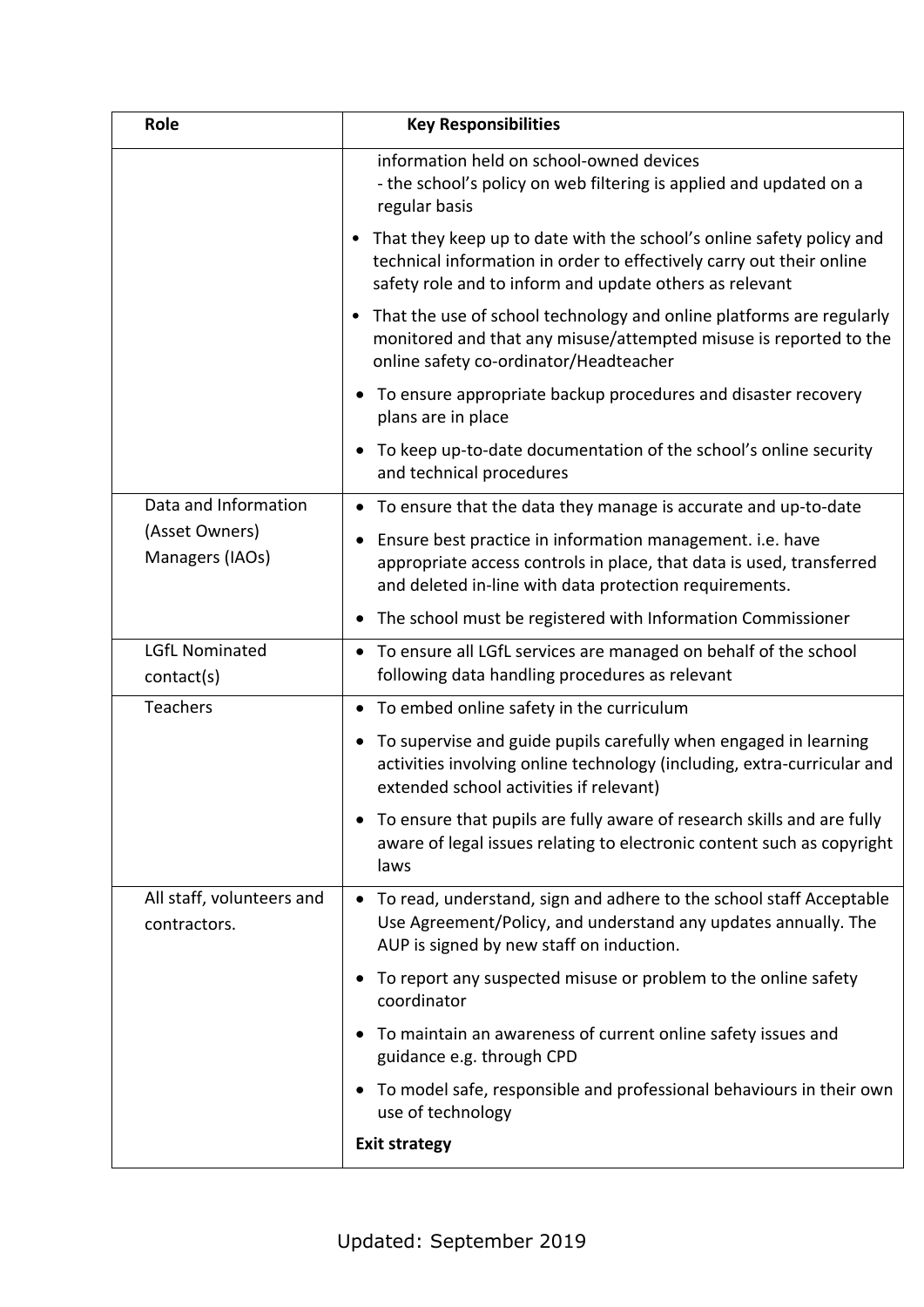| Role                                              | <b>Key Responsibilities</b>                                                                                                                                                                                                                                                                                        |
|---------------------------------------------------|--------------------------------------------------------------------------------------------------------------------------------------------------------------------------------------------------------------------------------------------------------------------------------------------------------------------|
|                                                   | • At the end of the period of employment/volunteering to return any<br>equipment or devices loaned by the school. This will include leaving<br>PIN numbers, IDs and passwords to allow devices to be reset, or<br>meeting with line manager and technician on the last day to log in<br>and allow a factory reset. |
| Pupils                                            | To understand the importance of reporting abuse, misuse or access<br>$\bullet$<br>to inappropriate materials (where appropriate)                                                                                                                                                                                   |
|                                                   | To know what action to take if they or someone they know feels<br>$\bullet$<br>worried or vulnerable when using online technology (when<br>appropriate)                                                                                                                                                            |
|                                                   | To understand the importance of adopting safe behaviours and<br>$\bullet$<br>good online safety practice when using digital technologies out of<br>school and realise that the school's online safety policy covers their<br>actions out of school                                                                 |
|                                                   | To contribute to any 'pupil voice' / surveys that gathers information<br>$\bullet$<br>of their online experiences                                                                                                                                                                                                  |
| Parents/carers                                    | • To read, understand and promote the school's Pupil Acceptable Use<br>Agreement with their child/ren                                                                                                                                                                                                              |
|                                                   | • to consult with the school if they have any concerns about their<br>children's use of technology                                                                                                                                                                                                                 |
|                                                   | to support the school in promoting online safety and endorse the<br>$\bullet$<br>Parents' Acceptable Use Agreement which includes the pupils' use<br>of the Internet and the school's use of photographic and video<br>images                                                                                      |
| <b>External groups</b><br>including Parent groups | Any external individual/organisation will sign an Acceptable Use<br>agreement prior to using technology or the Internet within school                                                                                                                                                                              |
|                                                   | To support the school in promoting online safety<br>٠                                                                                                                                                                                                                                                              |
|                                                   | To model safe, responsible and positive behaviours in their own use<br>$\bullet$<br>of technology.                                                                                                                                                                                                                 |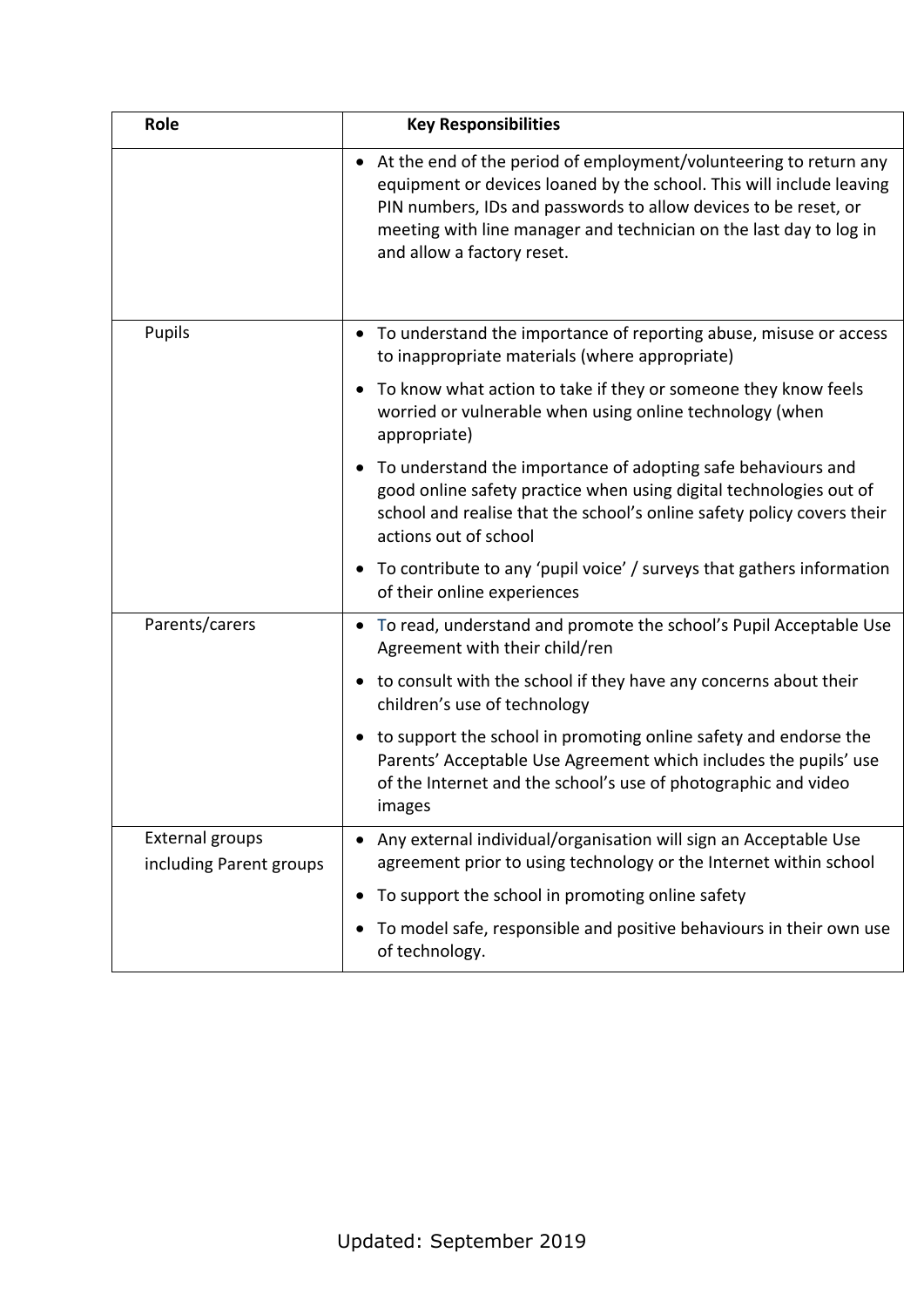# **Communication:**

The policy will be communicated to staff/pupils/community in the following ways:

- Policy to be posted on the school website and in the staffroom.
- Policy to be part of school induction pack for new staff.
- Regular updates and training on online safety for all staff.
- Acceptable use agreements discussed with staff and pupils at the start of each year. Acceptable use agreements to be issued to whole school community, on entry to the school.

#### **Handling Incidents:**

- The school will take all reasonable precautions to ensure online safety.
- Staff and pupils are given information about infringements in use and possible sanctions.
- Online Safety Coordinator acts as first point of contact for any incident.
- Any suspected online risk or infringement is reported to Online Safety Coordinator that day
- Any concern about staff misuse is always referred directly to the Headteacher, unless the concern is about the Headteacher in which case the compliant is referred to the Chair of Governors and the LADO (Local Authority's Designated Officer).

### **Handling a sexting / nude selfie incident:**

[UKCCIS "Sexting in schools and colleges"](http://sexting.lgfl.net/) should be used. This extract gives the initial actions that should be taken:

There should always be an initial review meeting, led by the DSL. This should consider the initial evidence and aim to establish:

- Whether there is an immediate risk to a young person or young people *When assessing the risks the following should be considered:* 
	- o Why was the imagery shared? Was the young person coerced or put under pressure to produce the imagery?
	- $\circ$  Who has shared the imagery? Where has the imagery been shared? Was it shared and received with the knowledge of the pupil in the imagery?
	- o Are there any adults involved in the sharing of imagery?
	- o What is the impact on the pupils involved?
	- o Do the pupils involved have additional vulnerabilities?
	- o Does the young person understand consent?
	- o Has the young person taken part in this kind of activity before?
- If a referral should be made to the police and/or children's social care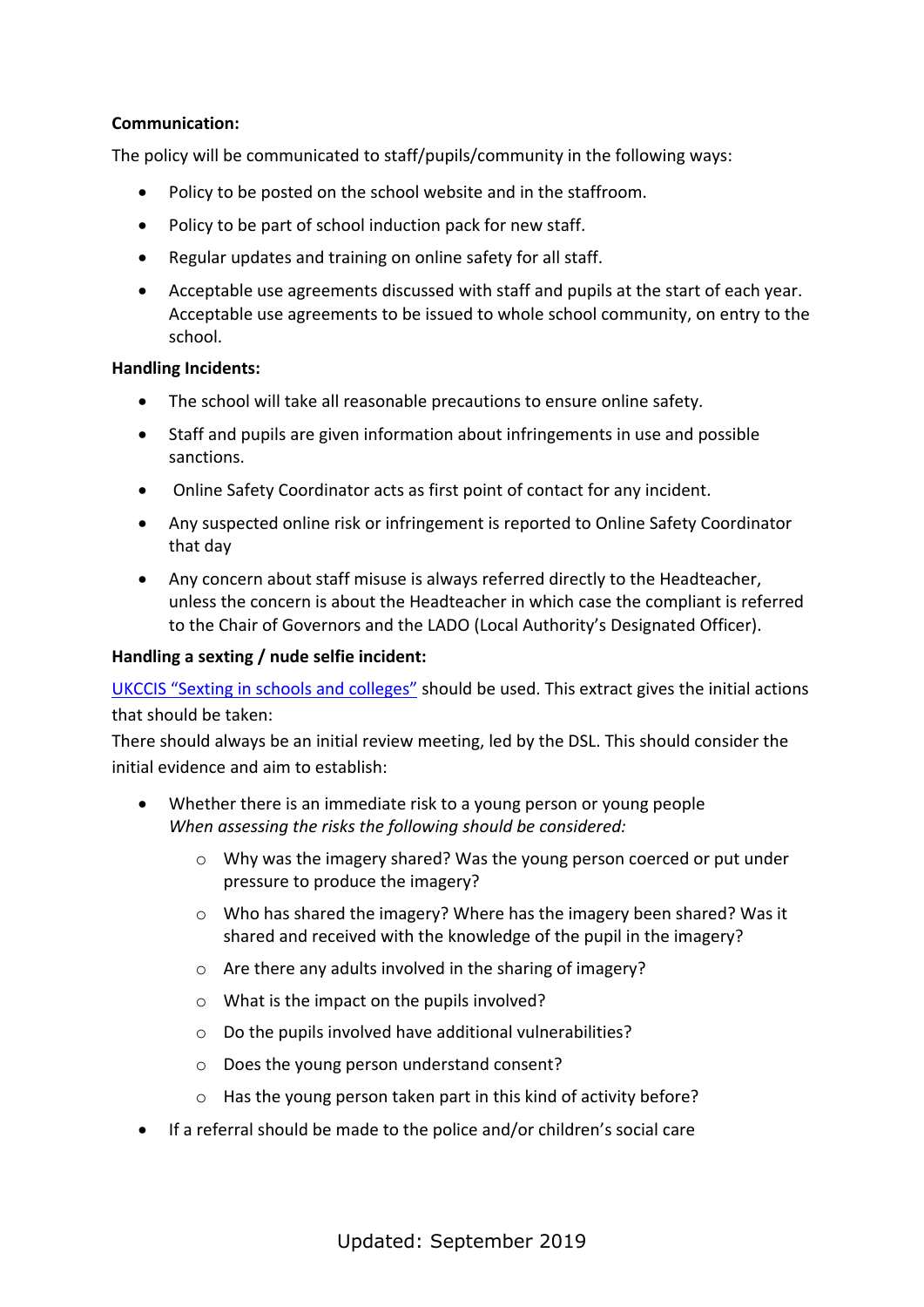- $\bullet$  If it is necessary to view the imagery in order to safeguard the young person in most cases, imagery should not be viewed
- What further information is required to decide on the best response
- Whether the imagery has been shared widely and via what services and/or platforms. This may be unknown.
- Whether immediate action should be taken to delete or remove images from devices or online services
- Any relevant facts about the young people involved which would influence risk assessment
- If there is a need to contact another school, college, setting or individual
- Whether to contact parents or carers of the pupils involved in most cases parents should be involved

An immediate referral to police and/or children's social care should be made if at this initial stage:

- 1. The incident involves an adult
- 2. There is reason to believe that a young person has been coerced, blackmailed or groomed, or if there are concerns about their capacity to consent (for example owing to special educational needs)
- 3. What you know about the imagery suggests the content depicts sexual acts which are unusual for the young person's developmental stage, or are violent
- 4. The imagery involves sexual acts and any pupil in the imagery is under 13
- 5. You have reason to believe a pupil or pupil is at immediate risk of harm owing to the sharing of the imagery, for example, the young person is presenting as suicidal or self-harming

If none of the above apply, then a school may decide to respond to the incident without involving the police or children's social care (a school can choose to escalate the incident at any time if further information/concerns come to light).

The decision to respond to the incident without involving the police or children's social care would be made in cases when the DSL is confident that they have enough information to assess the risks to pupils involved and the risks can be managed within the school's pastoral support and disciplinary framework and if appropriate local network of support.

# **Reviewing and Monitoring Online Safety**

The online safety policy is referenced within other school policies (e.g. Safeguarding and Child Protection policy, Anti-Bullying policy, PSHE, Computing policy).

- The online safety policy will be reviewed annually or when any significant changes occur with regard to the technologies in use within the school
- There is widespread ownership of the policy and it has been agreed by the SLT and approved by Governors. All amendments to the school online safety policy will be disseminated to all members of staff and pupils.

# **2. Education and Curriculum**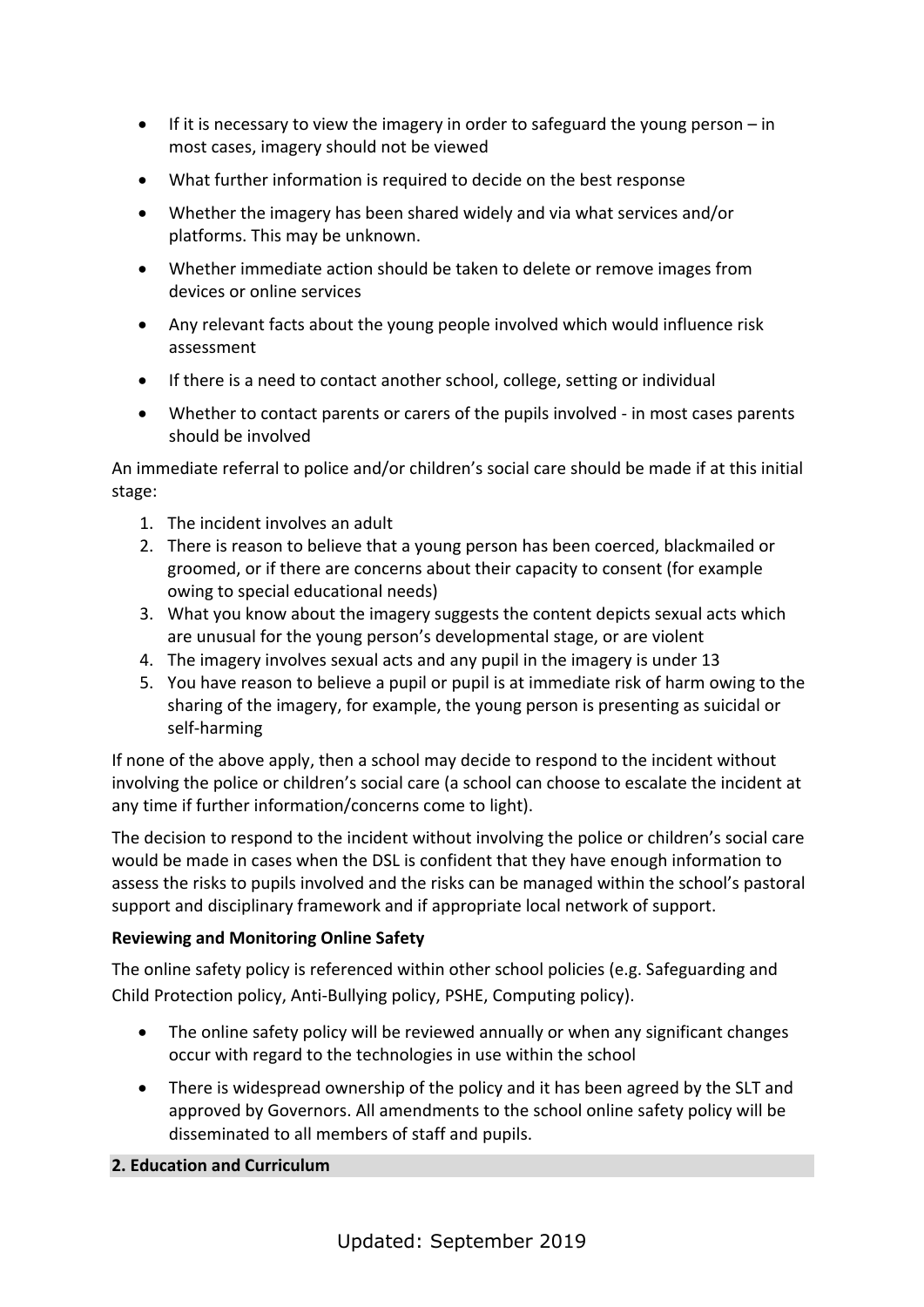# **Pupil online safety curriculum**

This school:

- has a clear, progressive online safety education programme as part of the Computing curriculum and PHSE curriculum. This covers a range of skills and behaviours appropriate to their age and experience;
- plans online use carefully to ensure that it is age-appropriate and supports the learning objectives for specific curriculum areas;
- ensures staff are aware of their responsibility to model safe and responsible behaviour in their own use of technology, e.g. use of passwords, logging-off, use of content, research skills, copyright;
- ensures that staff and pupils understand that children need to closely monitored when using the internet
- ensure pupils only use school-approved systems and publish within appropriately secure / age-appropriate environments.

### **Staff and governor training**

This school:

- makes regular training available to staff on online safety issues and the school's online safety education program;
- provides, as part of the induction process, all new staff [including those on university/college placement and work experience] with information and guidance on the Online Safety Policy and the school's Acceptable Use Agreements.

### **Parent awareness and training**

This school:

- provides induction for parents which includes online safety;
- runs a rolling programme of online safety advice, guidance and training for parents.
- Has information available through our website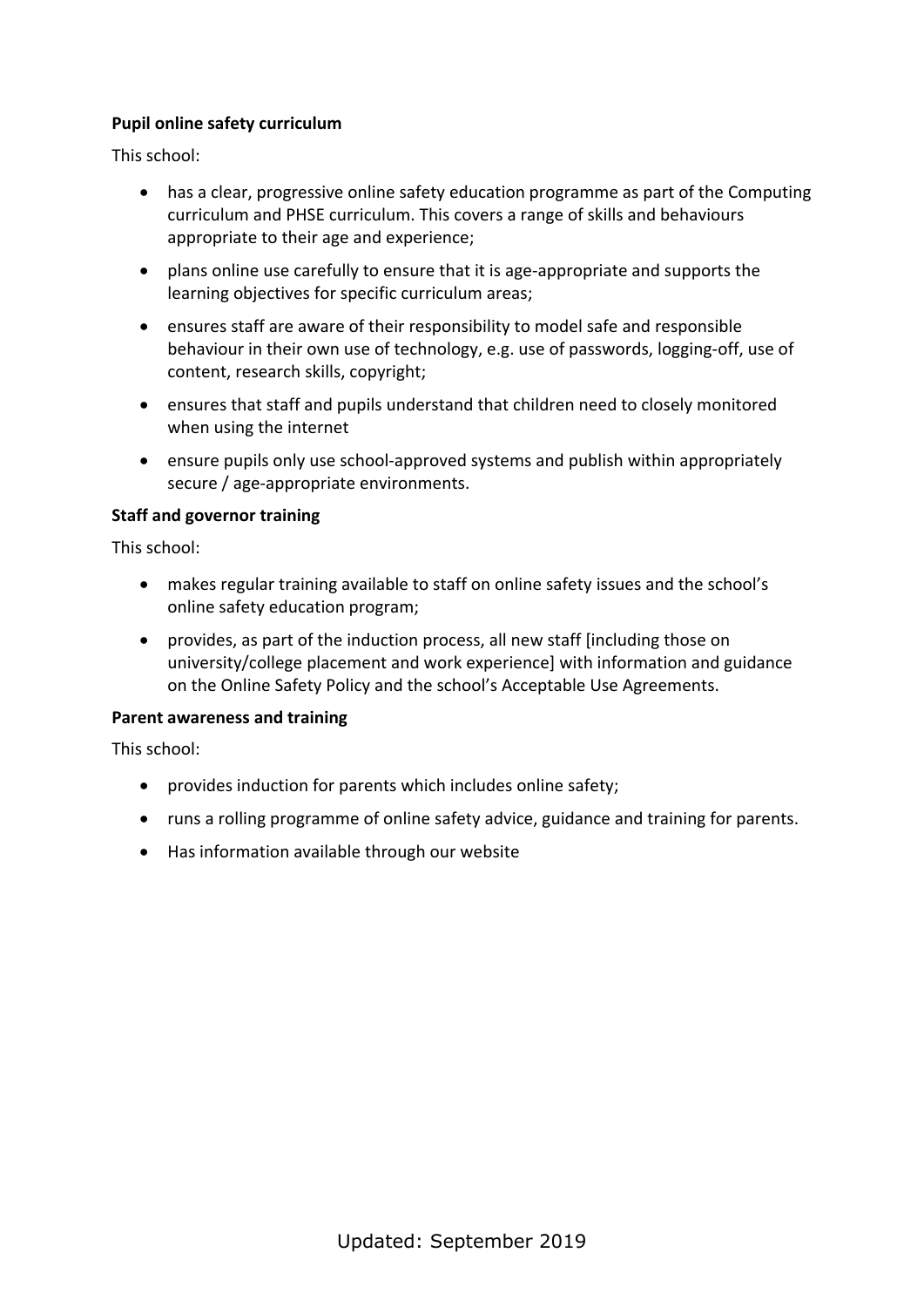### **3. Expected Conduct and Incident management**

#### **Expected conduct**

In this school, all users:

- are responsible for using the school IT and communication systems in accordance with the relevant Acceptable Use Agreements;
- understand the significance of misuse or access to inappropriate materials and are aware of the consequences;
- understand it is essential to reporting abuse, misuse or access to inappropriate materials and know how to do so;
- understand the importance of adopting good online safety practice when using digital technologies in and out of school;
- know and understand school policies on the use of mobile and hand held devices including cameras;

### **Staff, volunteers and contractors**

- know to be vigilant in the supervision of children at all times, as far as is reasonable, and uses common-sense strategies in learning resource areas where older pupils have more flexible access;
- know to take professional, reasonable precautions when working with pupils, previewing websites before use; using age-appropriate (pupil friendly) search engines where more open Internet searching is required with younger pupils;

### **Parents/Carers**

- should provide consent for pupils to use the Internet, as well as other technologies, as part of the online safety acceptable use agreement form;
- should know and understand what the school's 'rules of appropriate use for the whole school community' are and what sanctions result from misuse.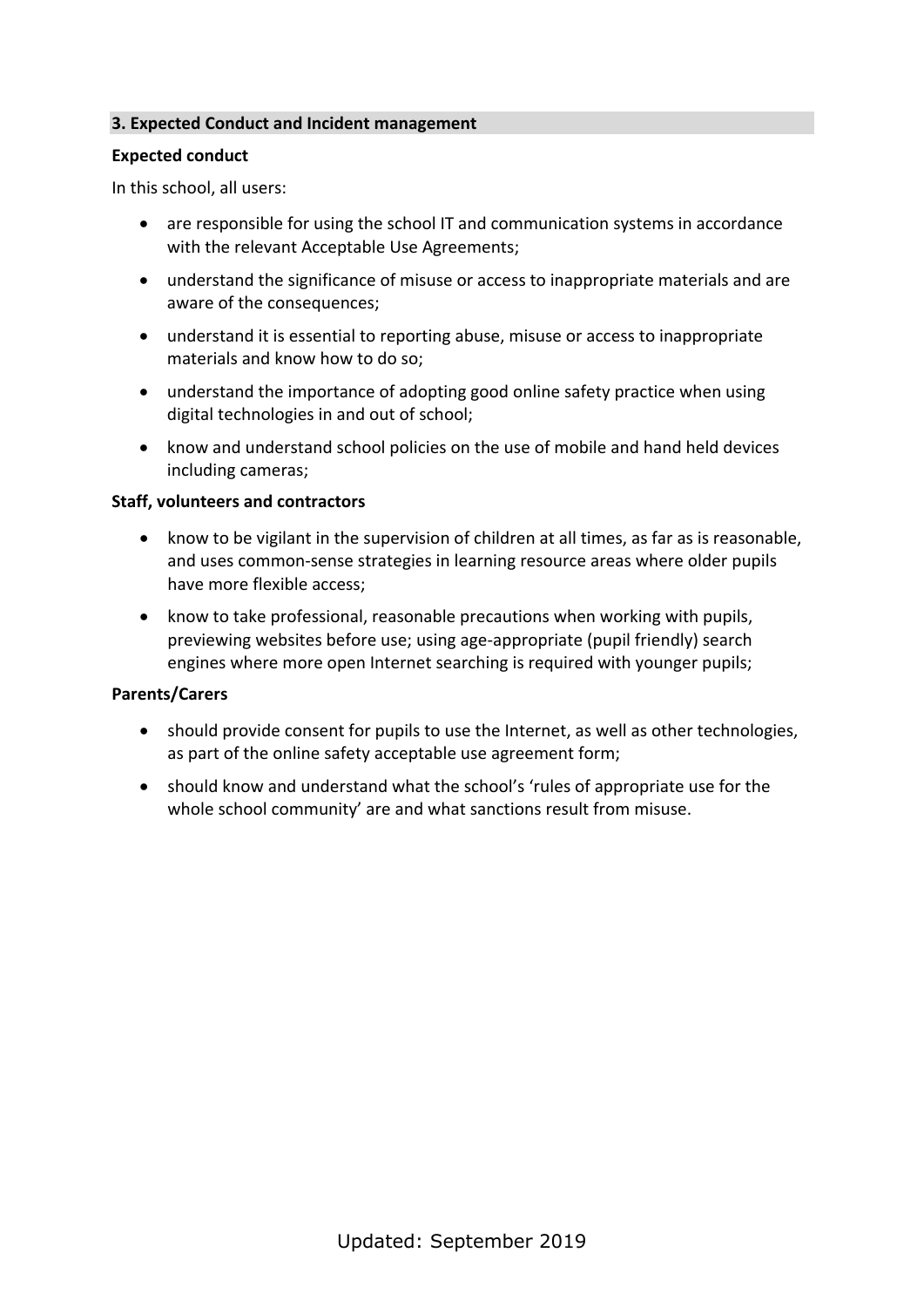### **Incident Management**

In this school:

- there is strict monitoring and application of the online safety policy and a differentiated and appropriate range of sanctions;
- all members of the school are encouraged to be vigilant in reporting issues, in the confidence that issues will be dealt with quickly and sensitively, through the school's escalation processes;
- support is actively sought from other agencies as needed (i.e. the local authority, LGfL, UK Safer Internet Centre helpline, CEOP, Prevent Officer, Police, IWF) in dealing with online safety issues;
- monitoring and reporting of online safety incidents takes place and contribute to developments in policy and practice in online safety within the school;
- parents/carers are specifically informed of online safety incidents involving young people for whom they are responsible;
- the Police will be contacted if one of our staff or pupils receives online communication that we consider is particularly disturbing or breaks the law;
- we will immediately refer any suspected illegal material to the appropriate authorities – Police, Internet Watch Foundation and inform the LA.

### **4. Managing IT and Communication System**

# **Internet access, security (virus protection) and filtering**

This school:

- informs all users that Internet/email use is monitored;
- has the educational filtered secure broadband connectivity through the LGfL;
- uses the LGfL filtering system which blocks sites that fall into categories (e.g. adult content, race hate, gaming). All changes to the filtering policy are logged and only available to staff with the approved 'web filtering management' status;
- uses USO user-level filtering where relevant;
- ensures network health through use of Sophos anti-virus software (from LGfL);
- Uses DfE, LA or LGfL approved systems including DfE S2S, LGfL USO FX2, Egress secure file/email to send 'protect-level' (sensitive personal) data over the Internet
- Uses encrypted devices or secure remote access where staff need to access 'protectlevel' (sensitive personal) data off-site;
- Works in partnership with the LGfL to ensure any concerns about the system are communicated so that systems remain robust and protect students.

### **Network management (user access, backup)**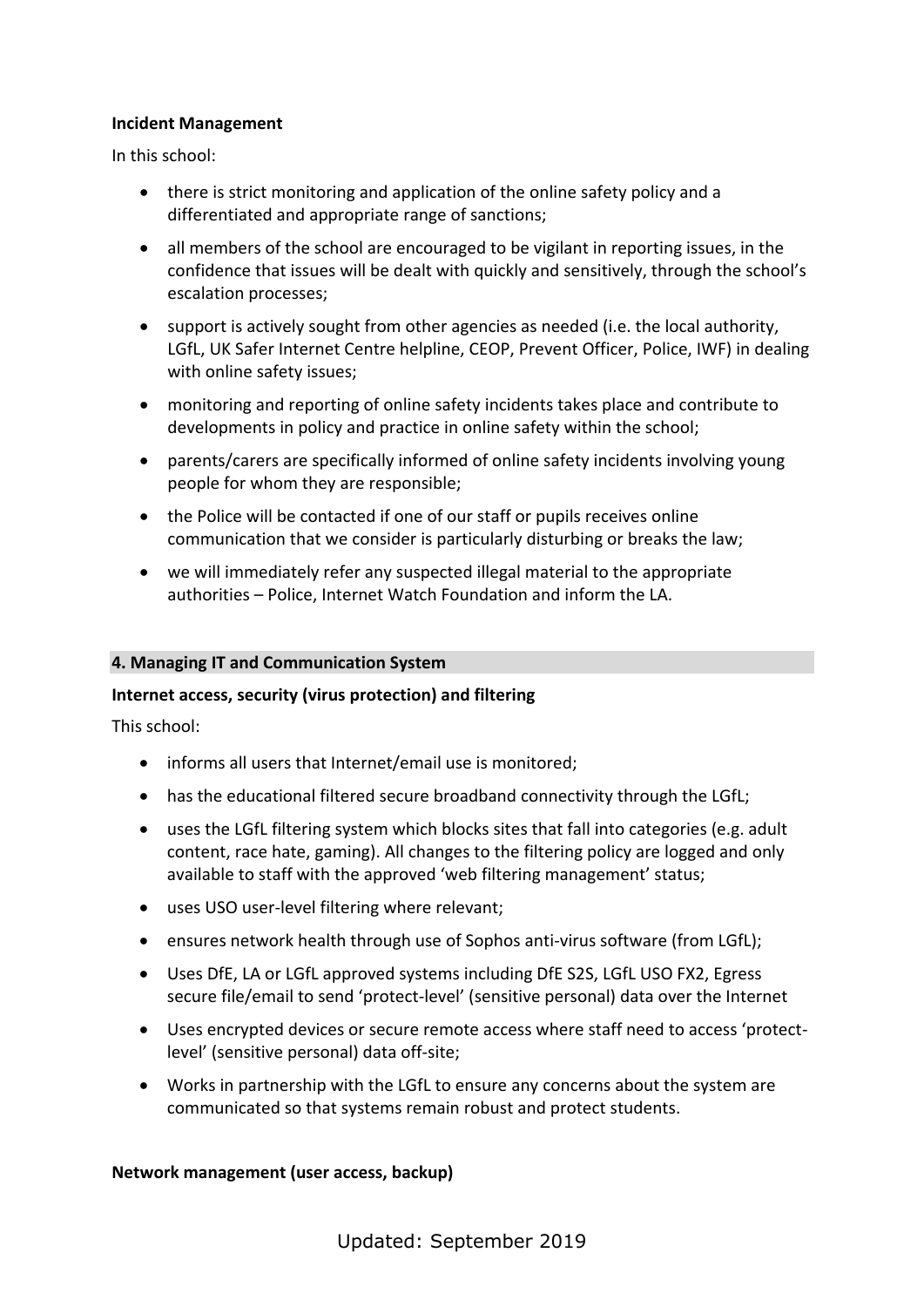This school

- Uses individual, audited log-ins for all users the LGfL USO system;
- Uses guest accounts occasionally for external or short term visitors for temporary access to appropriate services;
- Uses teacher 'remote' management control tools for controlling workstations/viewing users/setting-up applications and Internet web sites, where useful;
- Has additional local network monitoring/auditing software installed;
- Ensures the Systems Administrator/network manager is up-to-date with LGfL services and policies/requires the Technical Support Provider to be up-to-date with LGfL services and policies;
- Has daily back-up of school data (admin and curriculum);
- Uses secure, 'Cloud' storage for data back-up that conforms to [DfE guidance;](https://www.gov.uk/government/publications/cloud-software-services-and-the-data-protection-act)
- Storage of all data within the school will conform to the EU and UK data protection requirements; Storage of data online, will conform to the [EU data protection](http://en.wikipedia.org/wiki/Data_Protection_Directive)  [directive](http://en.wikipedia.org/wiki/Data_Protection_Directive) where storage is hosted within the EU.

To ensure the network is used safely, this school:

- Ensures staff read and sign that they have understood the school's online safety Policy. Following this, they are set-up with Internet, email access and network access. Online access to service is through a unique, audited username and password. The same credentials are used to access the school's network / We also provide a different/use the same username and password for access to our school's network;
- All pupils have their own unique username and password which gives them access to the Internet and other services;
- Makes clear that no one should log on as another user and makes clear that pupils should never be allowed to log-on or use teacher and staff logins;
- Has set-up the network with a shared work area for pupils and one for staff. Staff and pupils are shown how to save work and access work from these areas;
- Requires all users to log off when they have finished working or are leaving the computer unattended;
- Ensures all equipment owned by the school and/or connected to the network has up to date virus protection;
- Makes clear that staff are responsible for ensuring that any computer or laptop loaned to them by the school, is used primarily to support their professional responsibilities.
- Makes clear that staff accessing LA systems do so in accordance with any Corporate policies;

e.g. Borough email or Intranet; finance system, Personnel system etc.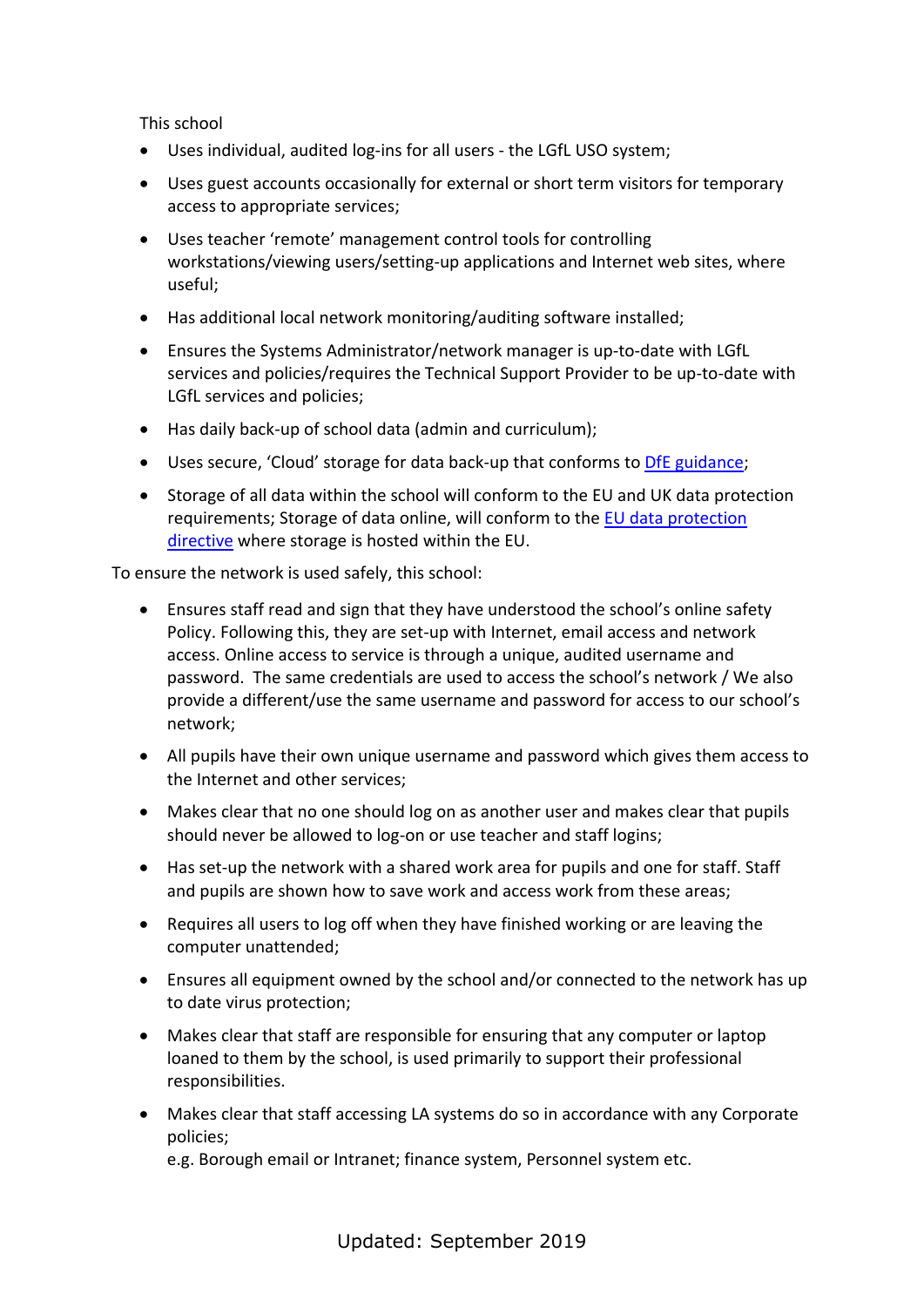- Maintains equipment to ensure Health and Safety is followed;
- Ensures that access to the school's network resources from remote locations by staff is audited and restricted and access is only through school/LA approved systems:
- Does not allow any outside Agencies to access our network remotely except where there is a clear professional need and then access is audited restricted and is only through approved systems;
- Has a clear disaster recovery system in place that includes a secure, remote off site back up of data;
- This school uses secure data transfer; this includes DfE secure S2S website for all CTF files sent to other schools;
- Ensures that all pupil level data or personal data sent over the Internet is encrypted or only sent within the approved secure system in our LA or through USO secure file exchange (USO FX);
- Our wireless network has been secured to industry standard Enterprise security level /appropriate standards suitable for educational use;
- All IT and communications systems installed professionally and regularly reviewed to ensure they meet health and safety standards;

# **Password policy**

- This school makes it clear that staff and pupils must always keep their passwords private, must not share with others; If a password is compromised the school should be notified immediately.
- All staff have their own unique username and private passwords to access school systems. Staff are responsible for keeping their password(s) private.
- We require staff to use STRONG passwords.
- We require staff to change their passwords into the MIS, LGfL USO admin site, every 90 days/twice a year.
- We require staff using critical systems to use two factor authentication.

# **E-mail**

# **This school**

- Provides staff with an email account for their professional use, London Staffmail/LA email and makes clear personal email should be through a separate account;
- We use anonymous or group e-mail addresses, for example [info@schoolname.la.sch.uk/](mailto:info@schoolname.la.sch.uk)[head@schoolname.la.sch.uk/](mailto:head@schoolname.la.sch.uk)or class e-mail addresses.
- Will contact the Police if one of our staff or pupils receives an e-mail that we consider is particularly disturbing or breaks the law.
- Will ensure that email accounts are maintained and up to date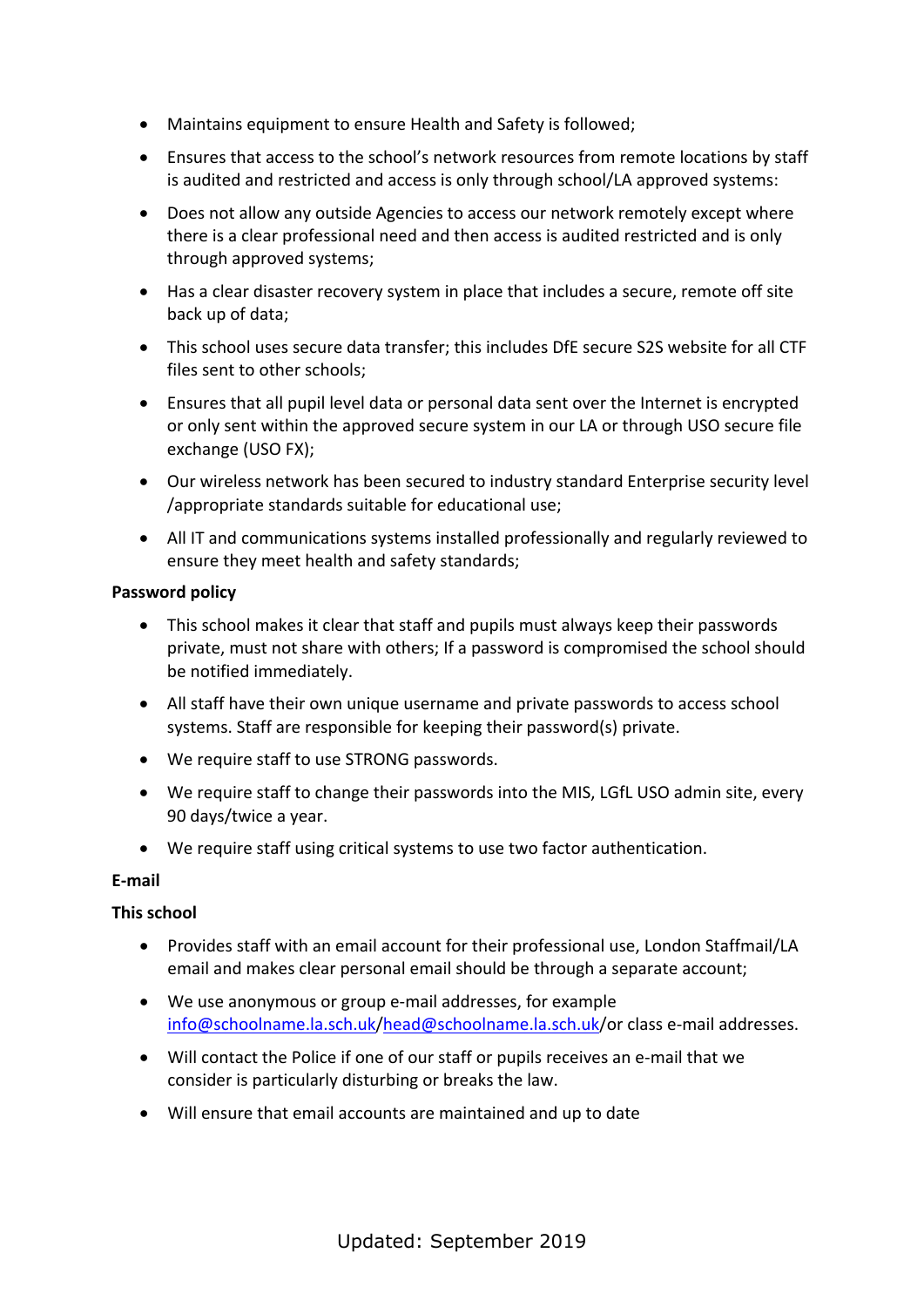We use a number of LGfL-provided technologies to help protect users and systems in the school, including desktop anti-virus product Sophos, plus direct email filtering for viruses.

# **Pupils:**

 Pupils are taught about the online safety and 'netiquette' of using e-mail both in school and at home.

# **Staff:**

- Staff can only use the LA or LGfL e mail systems on the school system
- Staff will use LA or LGfL e-mail systems for professional purposes
- Access in school to external personal e mail accounts may be blocked
- Never use email to transfer staff or pupil personal data. 'Protect-level' data should never be transferred by email. If there is no secure file transfer solution available for the situation, then the data / file must be protected with security encryption.

# **School website**

- The Headteacher, supported by the Governing body, takes overall responsibility to ensure that the website content is accurate and the quality of presentation is maintained;
- The school web site complies with statutory DFE requirements;
- Most material is the school's own work; where other's work is published or linked to, we credit the sources used and state clearly the author's identity or status;
- Photographs published on the web do not have full names attached. We do not use pupils' names when saving images in the file names or in the tags when publishing to the school website;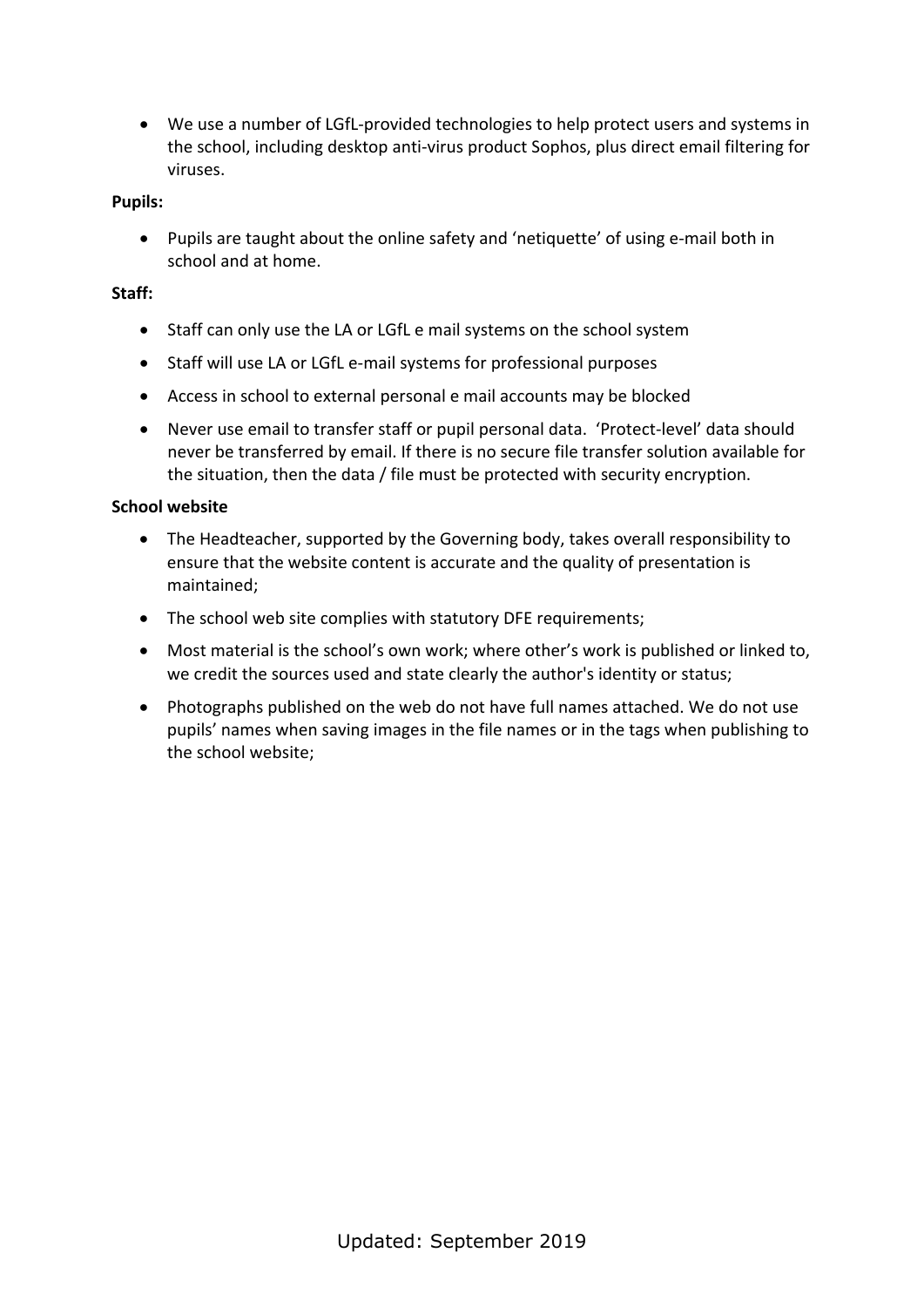# **Social networking**

### **Staff, Volunteers and Contractors**

- Staff are instructed to always keep professional and private communication separate.
- Teachers are instructed not to run social network spaces for student use on a personal basis or to open up their own spaces to their students, but to use the schools' preferred system for such communications.
- for the use of any school approved social networking will adhere to school's communications policy.

# **School staff will ensure that in private use:**

- No reference should be made in social media to students/pupils, parents/carers or school staff;
- School staff should not be online friends with any pupil/student. Any exceptions must be approved by the Headteacher.
- They do not engage in online discussion on personal matters relating to members of the school community;
- Personal opinions should not be attributed to the school /academy or local authority and personal opinions must not compromise the professional role of the staff member, nor bring the school into disrepute;
- Security settings on personal social media profiles are regularly checked to minimise risk of loss of personal information.

### **Pupils:**

- Are taught about social networking, acceptable behaviours and how to report misuse, intimidation or abuse through our online safety curriculum work.
- Students are required to sign and follow our [age appropriate] pupil Acceptable Use Agreement.

### **Parents:**

- Parents are reminded about social networking risks and protocols through our parental Acceptable Use Agreement and additional communications materials when required.
- Are reminded that they need to ask permission before uploading photographs, videos or any other information about other people.

### **CCTV**

 We have CCTV in the school as part of our site surveillance for staff and student safety. The use of CCTV is clearly signposted in the school. We will not reveal any recordings without appropriate permission.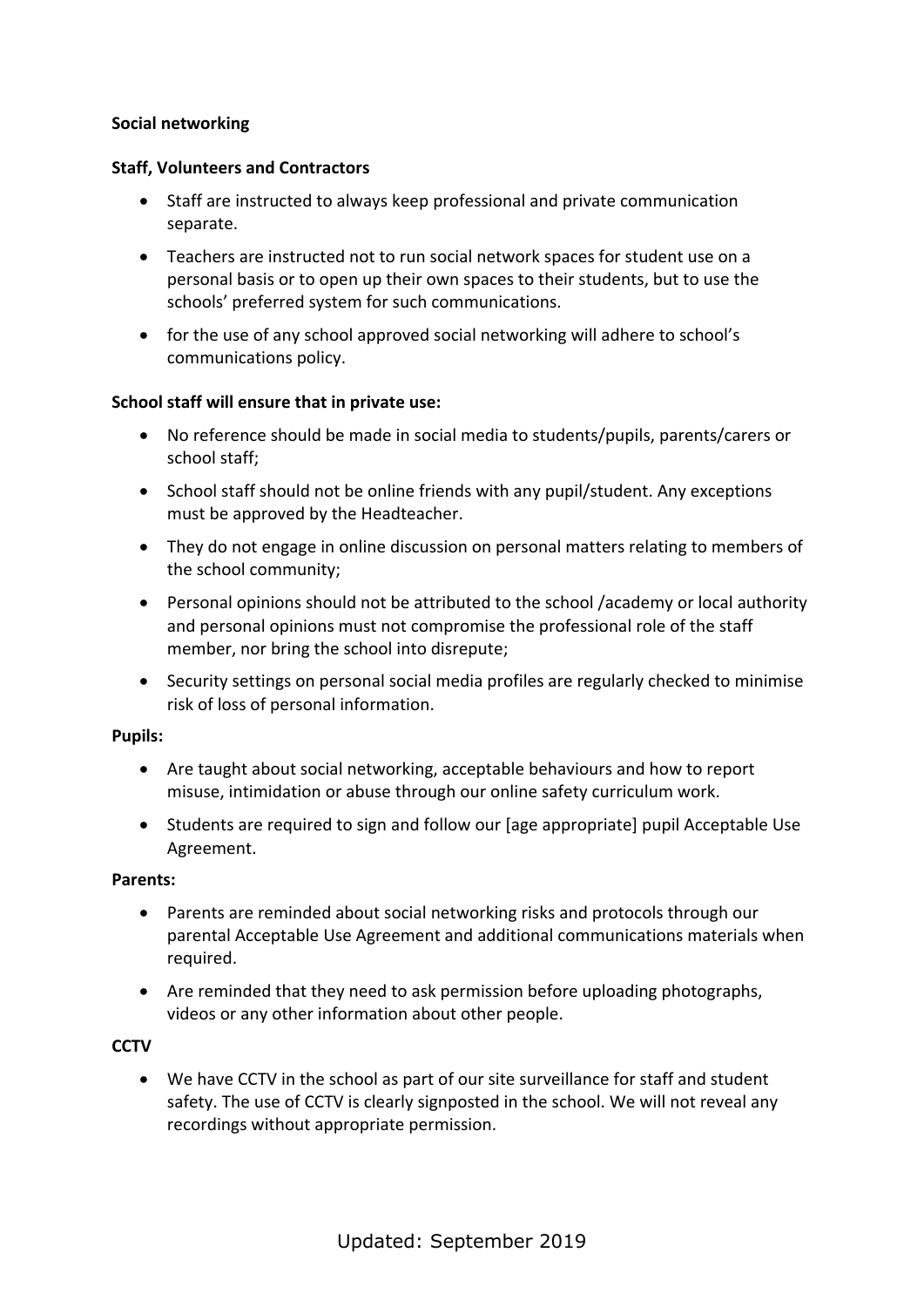We use specialist lesson recording equipment on occasions as a tool to share best teaching practice. We do not reveal any such recordings outside of the staff and will not use for any other purposes.

# **5. Data security: Management Information System access and Data transfer**

# **Strategic and operational practices**

At this school:

- The Head Teacher is the Senior Information Risk Officer (SIRO).
- Staff are clear who are the key contact(s) for key school information (the Information Asset Owners) are. We have listed the information and information asset owners.
- We ensure staff know who to report any incidents where data protection may have been compromised.
- All staff are DBS checked and records are held in a single central record

### **Technical Solutions**

- Staff have secure area(s) on the network to store sensitive files.
- We require staff to log-out of systems when leaving their computer, but also enforce lock-out after 10 minutes idle time.
- We use the LGfL USO AutoUpdate, for creation of online user accounts for access to broadband services and the LGfL content.
- All servers are in lockable locations and managed by DBS-checked staff.
- Details of all school-owned hardware will be recorded in a hardware inventory.
- Details of all school-owned software will be recorded in a software inventory.
- Disposal of any equipment will conform to [The Waste Electrical and Electronic](http://www.legislation.gov.uk/uksi/2006/3289/pdfs/uksi_20063289_en.pdf)  [Equipment Regulations 2006](http://www.legislation.gov.uk/uksi/2006/3289/pdfs/uksi_20063289_en.pdf) and/or [The Waste Electrical and Electronic Equipment](http://www.legislation.gov.uk/uksi/2007/3454/pdfs/uksi_20073454_en.pdf)  [\(Amendment\) Regulations 2007.](http://www.legislation.gov.uk/uksi/2007/3454/pdfs/uksi_20073454_en.pdf) [Further information](http://www.environment-agency.gov.uk/business/topics/waste/32084.aspx) can be found on the Environment Agency website.
- Where any protected or restricted data has been held we get a certificate of secure deletion for any server that once contained personal data.
- We are using secure file deletion software.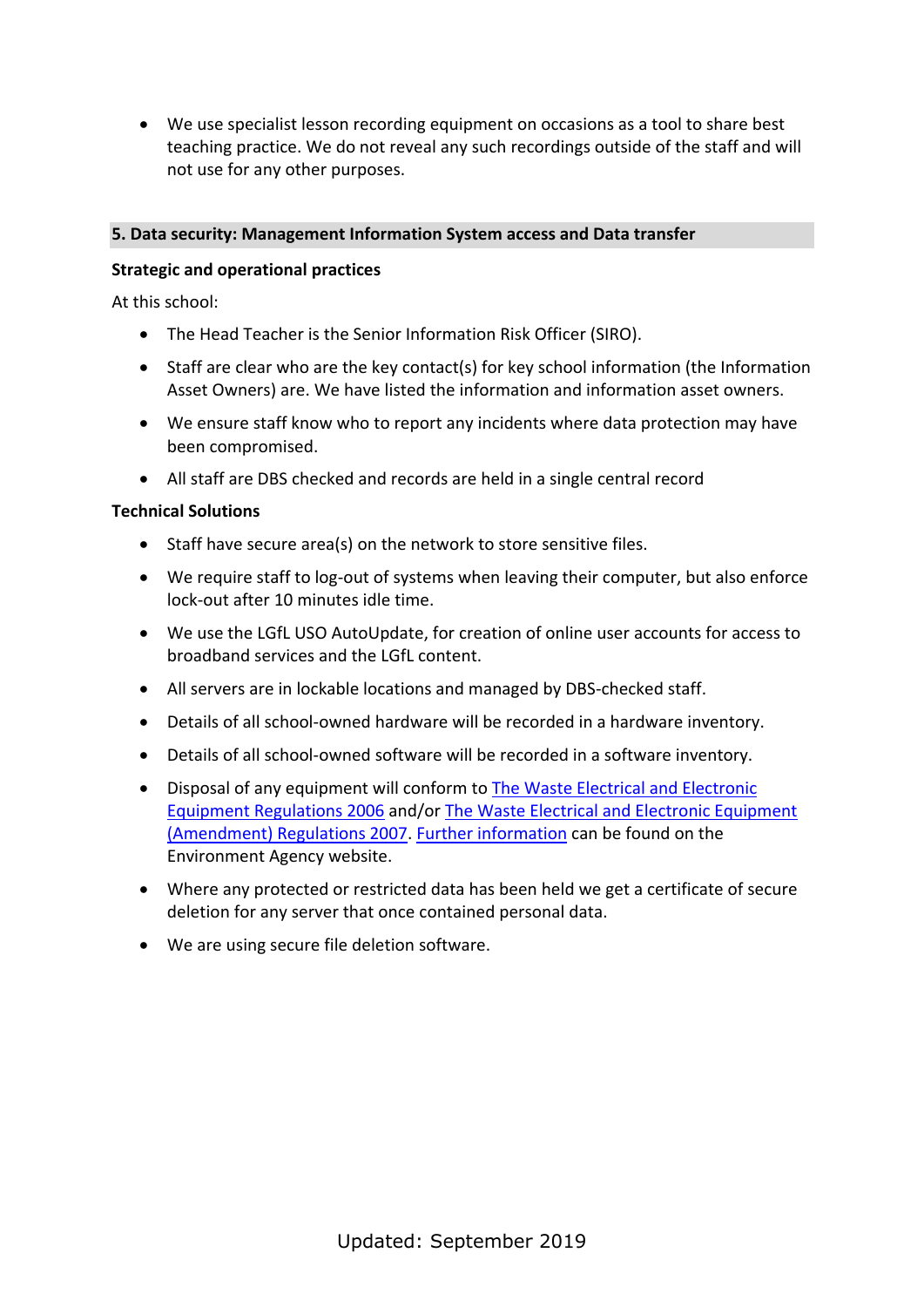### **6. Equipment and Digital Content**

# **Mobile Devices (Mobile phones, tablets and other mobile devices)**

- Mobile devices brought into school are entirely at the staff member, students & parents or visitors own risk. The School accepts no responsibility for the loss, theft or damage of any phone or hand held device brought into school.
- Mobile devices brought in to school are the responsibility of the device owner. The school accepts no responsibility for the loss, theft or damage of personally-owned mobile devices.
- No students should bring his or her mobile phone or personally-owned device into school. Any device brought into school will be confiscated.
- Mobile devices are not permitted to be used in certain areas within the school site, e.g. changing rooms and toilets. 'Mobile-free' signs to this effect are displayed.
- All mobile devices will be handed in at reception should they be brought into school.
- Personal mobile devices will not be used during lessons or formal school time unless as part of an approved and directed curriculum-based activity with consent from Headteacher / SLT.
- Student personal mobile devices, which are brought into school, must be turned off (not placed on silent) and stored out of sight on arrival at school. They must remain turned off and out of sight until the end of the day.
- The Bluetooth or similar function of a mobile device should be switched off at all times and not be used to send images or files to other mobile devices.
- Personal mobile devices will only be used during lessons with permission from the teacher.
- Mobile devices will not be used in any way during lessons or formal school time. They should be switched off or silent at all times.
- No images or videos should be taken on mobile devices without the prior consent of the person or people concerned.
- Staff members may use their phones during school break times.
- All visitors are requested to keep their phones on silent.
- The recording, taking and sharing of images, video and audio on any personal mobile device is to be avoided, except where it has been explicitly agreed by the Headteacher. Such authorised use is to be recorded. All mobile device use is to be open to monitoring scrutiny and the Headteacher is able to withdraw or restrict authorisation for use at any time, if it is deemed necessary.
- The School reserves the right to search the content of any mobile devices on the school premises where there is a reasonable suspicion that it may contain illegal or undesirable material, including pornography, violence or bullying. Staff mobiles devices may be searched at any time as part of routine monitoring. <Search processes are detailed in the Behaviour Policy>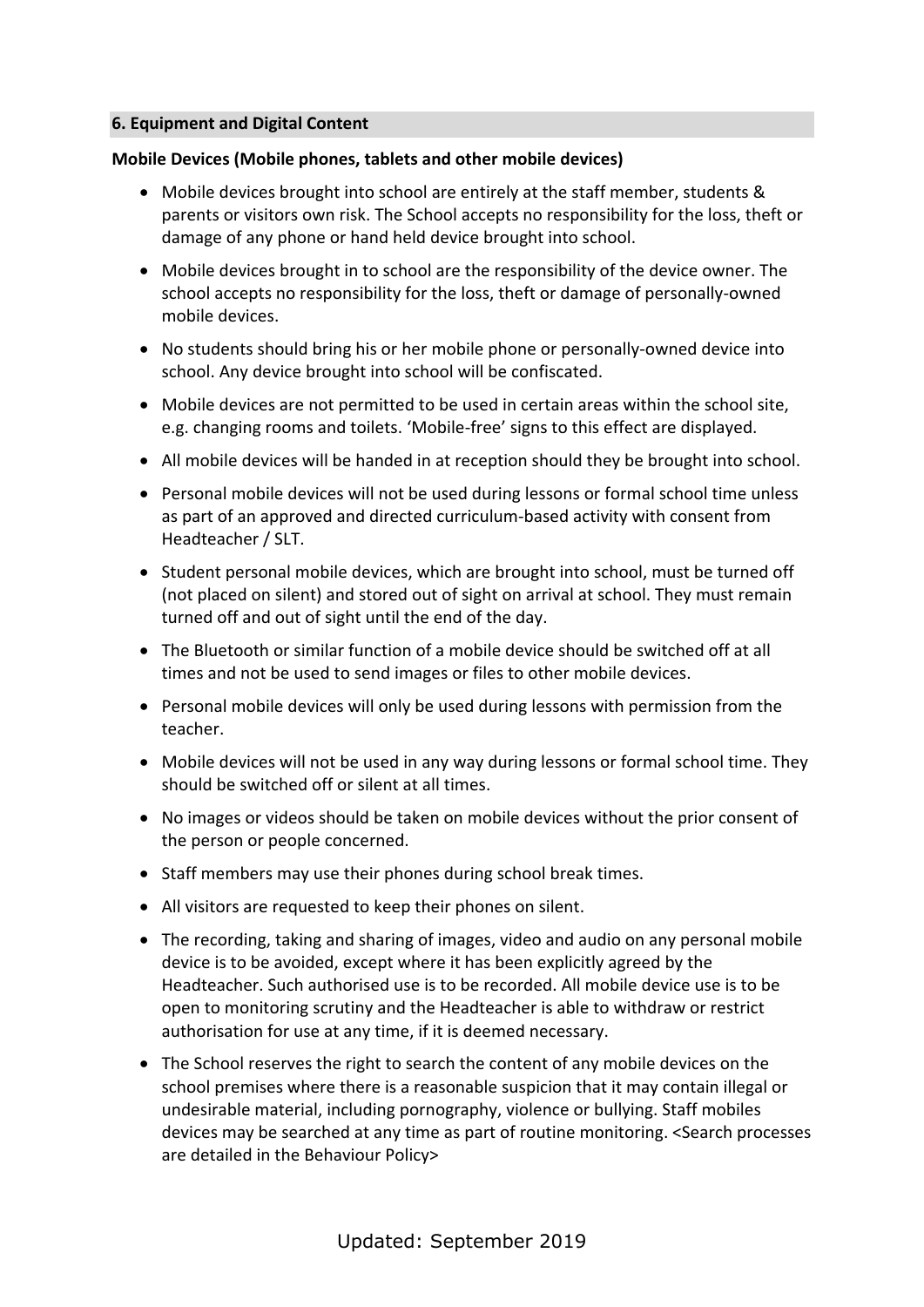- If a student needs to contact his or her parents or carers, they will be allowed to use a school phone. Parents are advised not to contact their child via their mobile phone during the school day, but to contact the school office.
- Staff may use their phones during break times. If a staff member is expecting a personal call they may leave their phone with the school office to answer on their behalf, or seek specific permissions to use their phone at other than their break times.

### **Storage, Synching and Access**

# **The device is accessed with a school owned account**

- The device has a school created account and all apps and file use is in line with this policy. No personal elements may be added to this device.
- PIN access to the device must always be known by the network manager.

# **The device is accessed with a personal account**

- If personal accounts are used for access to a school owned mobile device, staff must be aware that school use will be synched to their personal cloud, and personal use may become visible in school and in the classroom.
- PIN access to the device must always be known by the network manager.
- Exit process when the device is returned the staff member must log in with personal ID so that the device can be Factory Reset and cleared for reuse.

### **Students' use of personal devices**

- The School strongly advises that student mobile phones and devices should not be brought into school.
- The School accepts that there may be particular circumstances in which a parent wishes their child to have a mobile phone for their own safety.
- If a student breaches the school policy, then the device will be confiscated and will be held in a secure place in the school office. Mobile devices will be released to parents or carers in accordance with the school policy.
- Phones and devices must not be taken into examinations. Students found in possession of a mobile device during an exam will be reported to the appropriate examining body. This may result in the student's withdrawal from either that examination or all examinations.
- Students should protect their phone numbers by only giving them to trusted friends and family members. Students will be instructed in safe and appropriate use of mobile phones and personally-owned devices and will be made aware of boundaries and consequences.
- Students will be provided with school mobile phones to use in specific learning activities under the supervision of a member of staff. Such mobile phones will be set up so that only those features required for the activity will be enabled.

### **Staff use of personal devices**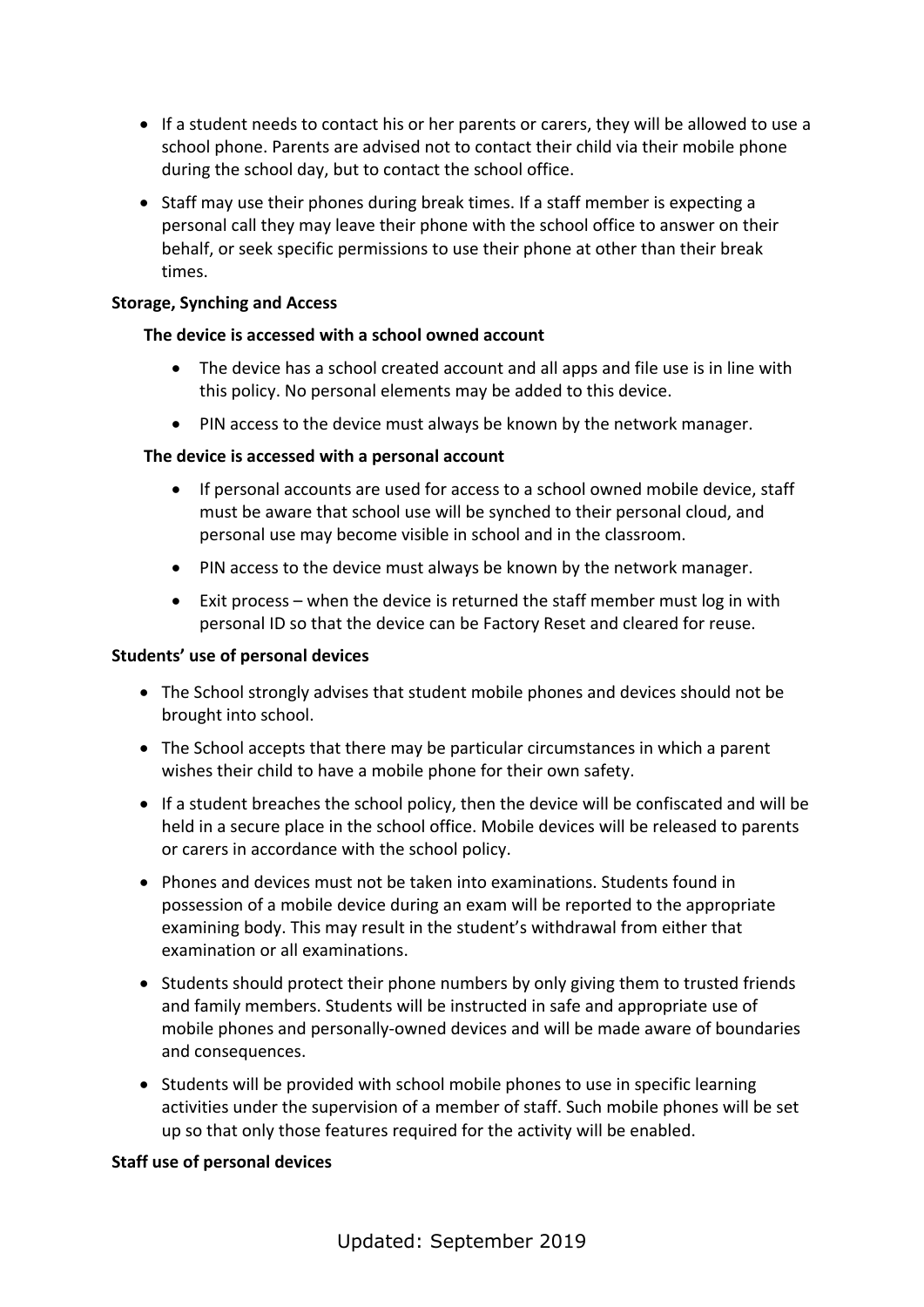- Staff handheld devices, including mobile phones and personal cameras must be noted in school – name, make & model, serial number. Any permitted images or files taken in school must be downloaded from the device and deleted in school before the end of the day.
- Staff are not permitted to use their own mobile phones or devices in a professional capacity, such as for contacting children, young people or their families within or outside of the setting.
- Staff will be issued with a school phone where contact with students, parents or carers is required, for instance for off-site activities.
- Mobile Phones and personally-owned devices will be switched off or switched to 'silent' mode. Bluetooth communication should be 'hidden' or switched off and mobile phones or personally-owned devices will not be used during teaching periods unless permission has been granted by a member of the senior leadership team in emergency circumstances.
- If members of staff have an educational reason to allow children to use mobile phones or a personally-owned device as part of an educational activity, then it will only take place when approved by the senior leadership team.
- Staff should not use personally-owned devices, such as mobile phones or cameras, to take photos or videos of students and will only use work-provided equipment for this purpose.
- In an emergency where a staff member doesn't have access to a school-owned device, they should use their own device and hide (by inputting 141) their own mobile number for confidentiality purposes and then report the incident with the Headteacher / Designated Officer.
- If a member of staff breaches the school policy then disciplinary action may be taken.

# **Digital images and video**

# **In this school:**

- We gain parental/carer permission for use of digital photographs or video involving their child as part of the school agreement form when their daughter/son joins the school (or annually).;
- We do not identify pupils in online photographic materials or include the full names of pupils in the credits of any published school produced video materials/DVDs;
- Staff sign the school's Acceptable Use Policy and this includes a clause on the use of mobile phones/personal equipment for taking pictures of pupils;
- $\bullet$  If specific pupil photos (not group photos) are used on the school web site, in the prospectus or in other high profile publications the school will obtain individual parental or pupil permission for its long term, high profile use
- The school blocks/filter access to social networking sites unless there is a specific approved educational purpose;